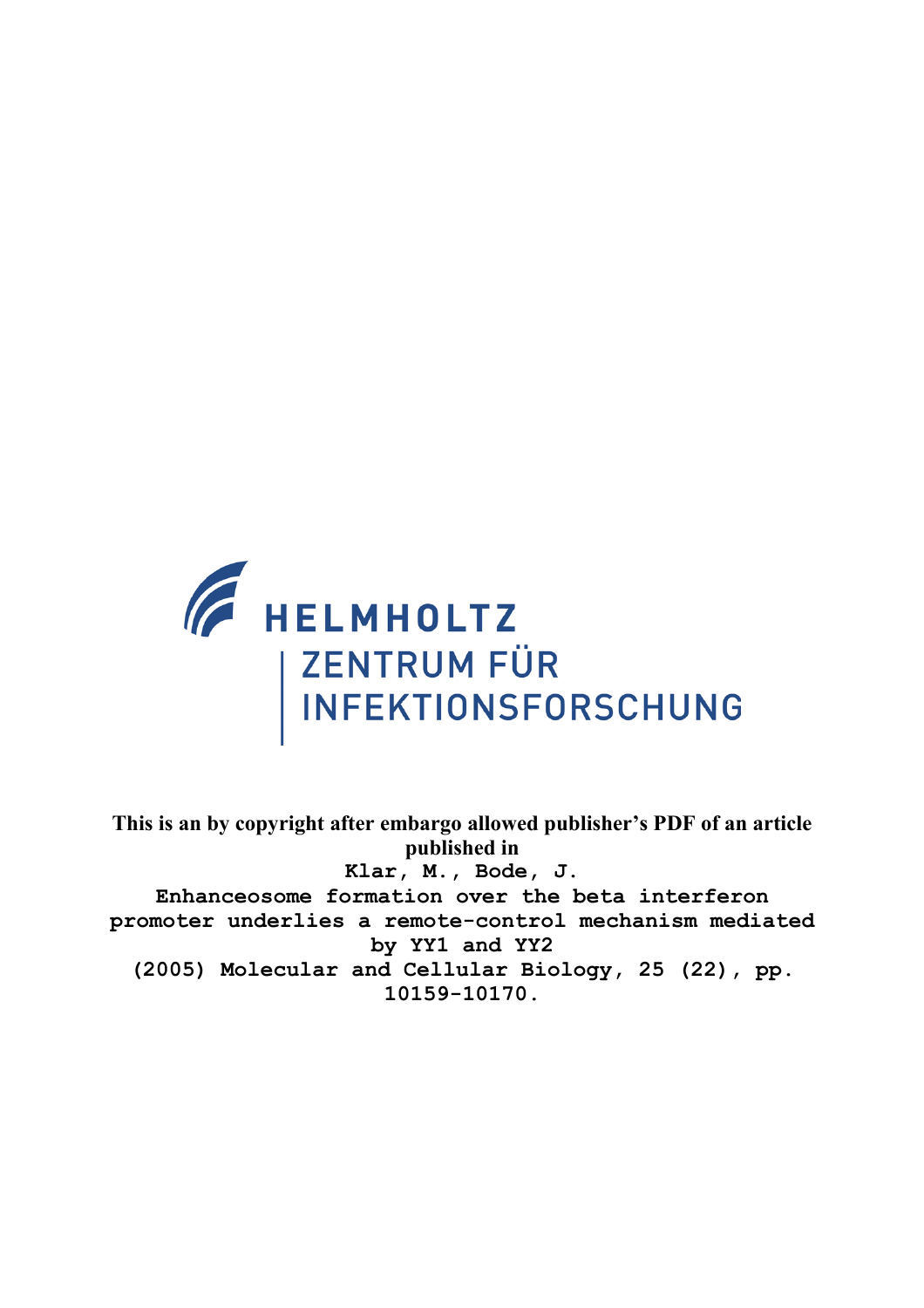# Enhanceosome Formation over the Beta Interferon Promoter Underlies a Remote-Control Mechanism Mediated by YY1 and YY2

Martin Klar and Juergen Bode\*

*German Research Centre for Biotechnology (GBF), 38124 Braunschweig, Germany*

Received 29 April 2005/Returned for modification 30 May 2005/Accepted 16 August 2005

**The expression of beta interferon genes from humans and mice is under the immediate control of a virus-responsive element (VRE) that terminates 110 bp upstream from the transcriptional start site. Whereas a wealth of information is available for the enhanceosome that is formed on the VRE upon the signals generated by viral infection, early observations indicating the existence of other far-upstream control elements have so far remained without a molecular fundament. Guided by a computational analysis of DNA structures,** we could locate three as-yet-unknown transcription factor-binding regions at  $-0.5$ ,  $-2$ , and  $-3$  kb. Our present **study delineates the interplay of factors YY1 and YY2 as it occurs at the sites at**  $-3$  **kb and**  $-2$  **kb (otherwise called HS1 and HS2), consistent with the idea that the novel factor YY2 antagonizes the negative actions exerted by YY1. Differences between the human and murine control regions will be described.**

The expression of specific genes in response to extracellular signals requires not only the activation of distinct sets of transcription factors but also a mechanism that integrates their information. A well-known paradigm is the beta interferon  $(IFN- $\beta$ ) gene, which remains silent throughout the cycle of a$ differentiated cell unless it is activated by viral or bacterial infection. Together with its proximal promoter/enhancer, this gene is sometimes regarded the best-understood transcription unit of higher eukaryotes. Various signal transduction pathways have been elucidated that lead to the assembly of a multicomponent enhancer complex, the so-called enhanceosome (24).

For humans and mice, the regulation of the IFN- $\beta$  gene has been elucidated in considerable detail (1, 2, 24, 32). In both cases, the single-copy genes are members of the respective  $IFN-\alpha/\beta$  gene clusters; according to early reports, their induction appeared to obey the same rules. Both promoters can be dissected into several positive regulatory domains (PRDs) and negative regulatory domains (NRDs), which accommodate the respective factors, permit their interaction, and together form the virus-responsive element (VRE). Evidence has been presented for the existence of a NRD I element  $(-37 \text{ to } -60)$  that overlaps PRD II, starting from the transcriptional start site. This is followed by PRD III/I, which in turn partially overlaps an element PRD IV that extends to position  $-110$ . A more recent addition is an NRD II element between positions  $-110$ and  $-220$  (32).

Virus infection results in the coordinate activation of three sets of factors, p50/p65 (on PRD II), interferon regulatory factors 3 and 7 (IRF3/7; on PRD I/III), and activating transcription factor 2 (ATF-2)/c-Jun (on PRD IV) which, together with the architectural high-mobility group protein  $I(Y)$  [HMG-

I(Y)] protein, form the enhanceosome, essentially a platform for recruiting the transcriptional apparatus (the long and short forms of the latter protein are otherwise called HMGA1a and HMGA1b, respectively) (33). The silent state prior to induction is characterized by two positioned nucleosomes: nucleosome II has boundaries at  $+132$  and  $-15$  covering the transcriptional start site; nucleosome I is localized between positions  $-118$  and  $-268$ , overlapping the NRD II domain. In addition, some authors have discussed factors interfering with PRD II (the NF- $\kappa$ B-repressing factor binding to NRE) (29) and with PRD I/III (factor IRF-2 and Blimp-1) (17, 22). Interference with this repressed state, for instance by a trichostatin A-mediated local acetylation of histone H4 tails, has been shown to derepress the IFN-promoter even in the absence of virus induction (32).

Chromatin immunoprecipitation experiments have elucidated the order of events subsequent to enhanceosome formation: transient recruitment of GCN5, a histone acetyltransferase (HAT), reaches a maximum 4 to 5 h postinfection. This event coincides with the acetylation of the nucleosome core and of HMG I(Y). These early acetylation steps strengthen interactions within the enhanceosome and protect HMG I(Y) from a subsequent acetylation mediated by CBP (CREB-binding protein, a factor accommodating the histone acetyltransferase p300), which would otherwise disassemble the enhanceosome (24).

Acetylation steps alone do not suffice for nucleosome remodeling, which also requires the recruitment of CBP, and is maximal at 9 to 12 h, a time when histone acetylation at the promoter starts to decline. CBP and p300 associate with IRF-3 and IRF-7 in a step that is followed by the recruitment of a chromatin-remodeling complex (SWI/SNF), TFIID recruitment, and TBP, as well as acetylation-dependent nucleosome sliding. TFIID is also required for the association of other preinitiation complex components such as TFIIB and TFIIA. Nucleosome II remains remodeled during the entire transcription process, even after the dissociation of SWI/SNF.

<sup>\*</sup> Corresponding author. Mailing address: German Research Center for Biotechnology, RDIF/Epigenetic Regulation, Mascheroder Weg 1, 38124 Braunschweig, Germany. Phone: 49 (531) 6181-251. Fax: 49 (531) 6181-262. E-mail: jbo@gbf.de.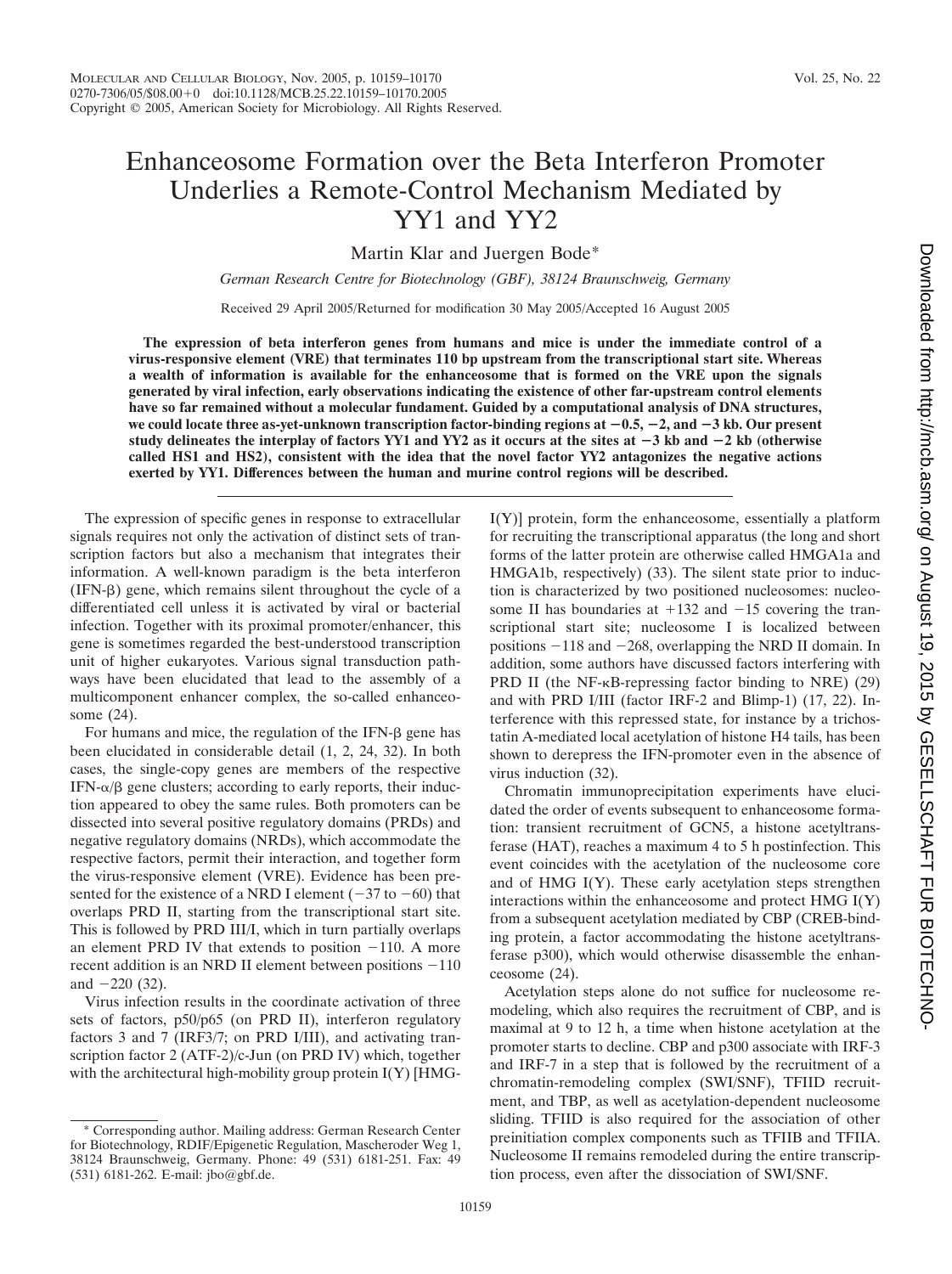

FIG. 1. Localization of all identified factor binding sites in the IFN- $\beta$  upstream control region (SIDD profile). SIDD properties of the human IFN-<sub>B</sub> gene were calculated as part of the standard plasmid pTZ18R (5). The destabilized interferon beta promoter and terminator regions are marked  $P_I$  and  $T_I$ , respectively, whereas the coding sequence (IFN- $\beta$ ) is marked by a horizontal arrow. The strongly destabilized main upstream peaks of interest are termed HS1, HS2, and HS3. Transcription factor-binding sites identified by EMSAs are indicated as follows: arrowheads, YY1/YY2; dashed arrow, PUR $\alpha$ , PUR $\beta$ , and UF complex; small black arrows, Oct-1.

Related events appear to happen at the NRD II region: a virus-induced DNase I-hypersensitive site arises in this highly A/T-rich stretch of DNA that is otherwise characterized by an interaction with linker histone H1. In mouse cells, HMG I(Y) associates at position  $-130$  between the VRE and NRD II, whereby H1 is displaced followed by derepression of the promoter (29).

Until recently, no information was available about details of the process by which GCN5 is recruited to the enhanceosome to initiate this extended series of modification/remodeling steps. This situation changed significantly after Weill et al. (32) demonstrated the participation of factor Yin Yang 1 (YY1) in the induction of IFN- $\beta$  for murine cells; prior to infection,  $YY1$  appears to be bound to a  $-90$  site where it participates in promoter repression through an associated histone deacetylase (HDAC) that maintains the core histones of nucleosome I in a deacetylated state. It is suggested that shortly after infection, two molecules of YY1 bound at positions  $-90$  and  $-122$  mediate the recruitment of GCN5 and initiate nucleosome sliding via histone hyperacetylation. However, while there exist two proximal YY1 sites in the murine regulatory region, no corresponding functional sites were found for the human counterpart (19). The detection of two far-upstream YY1 sites for both the human IFN- $\beta$  (huIFN- $\beta$ ) gene (positions  $-2000$  and  $-3000$ ) and the murine IFN- $\beta$  (muIFN- $\beta$ ) gene (positions  $-2700$  and  $-4700$ ) has further complicated this situation (19).

Present work assigns a significant function not only to the ubiquitously expressed transcription factor (YY1), but also to its recently discovered homologue YY2 (26), which both associate with the sites far upstream from the human IFN- $\beta$  gene. Both binding sites coincide with a DNase I hypersensitive site (HS2 at  $-2$  kb and HS1 at  $-3$  kb) and they represent the only YY1/YY2 sites within 4.5 kb of DNA. We examine the relevance of these interactions for regulating IFN- $\beta$  expression by systematic target site mutagenesis and overexpression studies. Our results show the existence of as-yet-unknown remote control mechanisms acting on IFN- $\beta$  transcription during virus induction.

#### **MATERIALS AND METHODS**

**SIDD calculations.** Sites with secondary structure-forming potential can be localized in genomic sequences by the analysis of stress-induced duplex destabilization (SIDD) properties. SIDD profiles have been calculated according to an algorithm developed by Benham et al. (5) as described previously (18). In a preceding study (19), we screened sequences far upstream from the beta interferon gene for candidate sites with regulatory potential. The coincidence of these signals with DNase I hypersensitive sites suggested that stress-induced secondary DNA structures have a signal function. That this prediction is borne out is demonstrated by the biochemical studies in the present contribution.

Basically, the SIDD algorithm (http://genomics.ucdavis.edu/benham/sidd/index .php) predicts the propensity of a DNA base pair to undergo strand separation under superhelical tension as it arises, due to tracking proteins or the loss of nucleosomes (19). To this end, the incremental free energy  $[G(x)]$  needed to separate the base pair at each position  $x$  is computed in the context of a defined stretch of DNA. A value of  $G(x)$  near or below zero indicates an essentially completely destabilized base pair with a high probability to denature at equilibrium. SIDD profiles, i.e., plots of  $G(x)$  versus *x*, visualize regions of the sequence where superhelical stress will destabilize the duplex (Fig. 1).

**Reporter gene constructs.** pILGTkneo (P), a virus-inducible human IFN-β promoter fragment (representing position  $0$  to  $-281$ ) drives the transcription of a firefly luciferase gene; neomycin phosphotransferase serves as a selection marker. pILGTkneoEcoC (P-C) contains a 4.5-kb control sequence of the genomic 5' region, in addition. pILGTkneoEcoCMutHS1 (P-CHS1mut) is the same as P-C, but with a mutated YY1/YY2 site within the promoter-distal destabilized region of HS1 (primer pair SDM1/SDM2 was applied for mutagenesis). pILGTkneoEcoCMutHS2 (P-C<sup>HS2mut</sup>)is the same as P-C, but with a mutated YY1/YY2-binding site within destabilized region HS2 (primer pair SDM3/ SDM4 applied for mutagenesis). pILGTkneoEcoCMutHS1/HS2 (P-CHS1/HS2mut): as "P-C," but with mutated YY1/YY2-binding sites within both destabilized regions HS1 and HS2 (primer pairs SDM1/SDM2 and SDM3/SDM4 were applied for mutagenesis). pILGTkneoEcoCMutHS3 (P-C<sup>HS3mut</sup>) is the same as P-C, but with a mutated binding site for an undetermined factor (UF complex)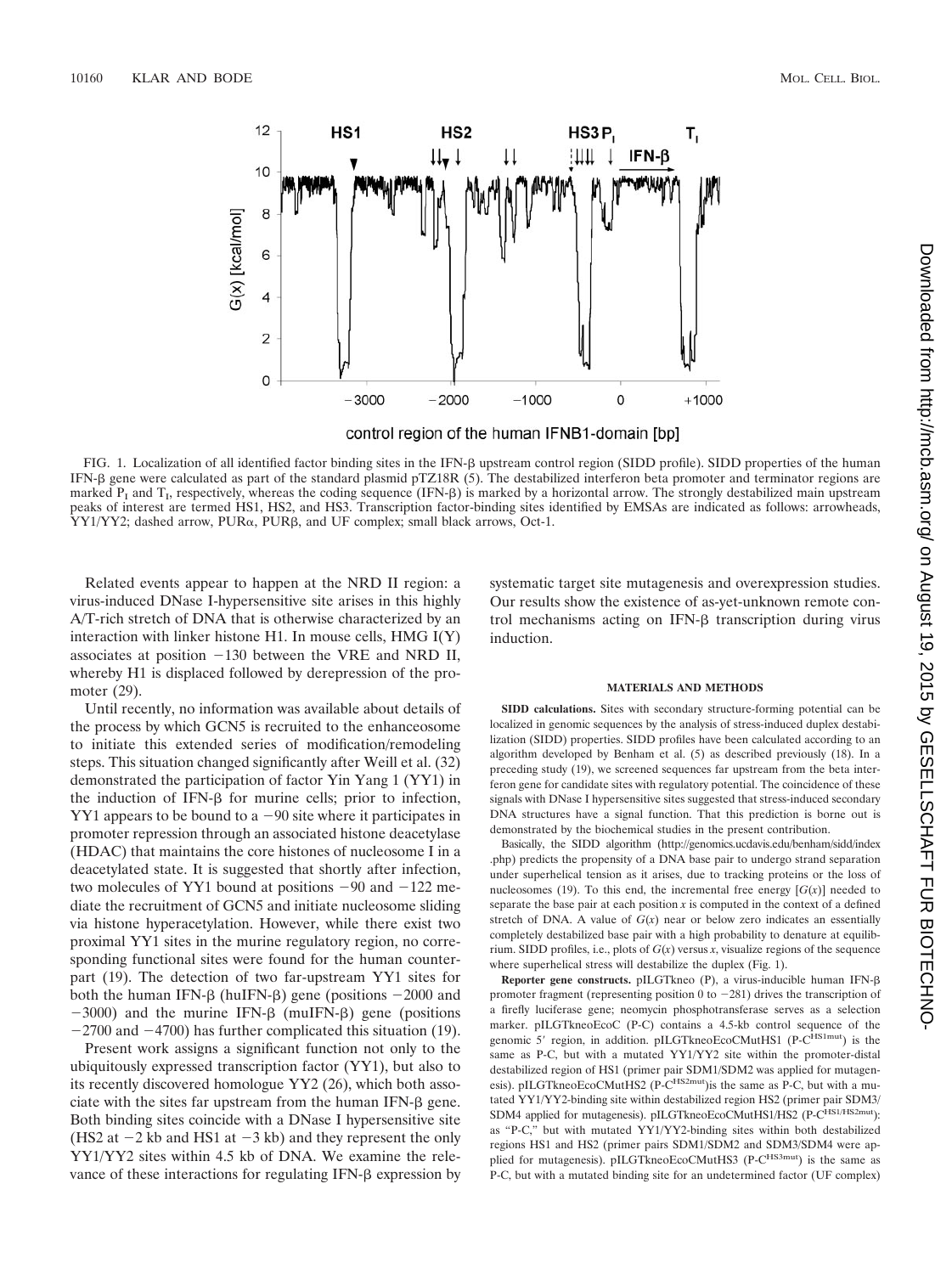

FIG. 2. Luciferase reporter constructs used to demonstrate the existence of far-upstream control mechanisms. Construct P is restricted to IFN- $\beta$  promoter sequences down to position  $-281$ . All other constructs contain the  $\sim$ 4.2-kb EcoRI-C upstream fragment in addition. Construct P-C comprises the intact upstream region, whereas the bottom four constructs contain base pair substitutions in the marked positions, which coincide with the SIDD minima HS1, HS2, and HS3. Mutants P-C<sup>HS1mut</sup> and P-C<sup>HS2mut</sup> represent single mutants of either of the upstream YY1/YY2-binding sites. P-C<sup>HS1/HS2mut</sup> is a construct with mutations at both positions. For P-C<sup>HS3mut</sup>, the site for the undetermined factor (UF complex) (Fig. 1) in the promoter-proximal site HS3 has been modified to elucidate its potential contribution to the induced expression level of IFN-β.

within promoter-proximal destabilized region HS3 (the primer pair SDM5/ SDM6 was applied for mutagenesis).

**Expression vectors.** pcDNA3.1(-)FLAGYY1 was cloned with a pCEP4FLAGYY1 (Ed Seto, Tampa, Fla.)-derived EcoRI/XbaI FLAGYY1 fragment, containing human YY1. pcDNA3.1FLAGYY2 from Ed Seto, Tampa, Fla. (26) encodes human YY2, whereas  $pcDNA3.1(-)muYY2$  possesses the murine orthologue without a FLAG tag. The empty  $pCDNA3.1(-)$  vector was used as a control plasmid.

**Identification and cDNA cloning of murine YY2 (muYY2).** The NCBI BLAST programs were used to search for a protein with homology to human YY2. A good candidate was the cDNA clone NM\_178266, encoding a protein called membrane-bound transcription factor protease, site 2 (NP\_839997). To amplify the corresponding cDNA, a set of different primers was designed (see "Oligonucleotides for cDNA amplification," below). For reverse transcription (RT), RNA was isolated from murine NIH 3T3 cells using the RNeasy Mini kit from QIAGEN according to the manufacturer's suggestions. Subsequently,  $5 \mu g$  of RNA was incubated with 10 mM deoxynucleoside triphosphate mixture and 0.5  $\mu$ g of oligo(dT) primer in a total volume of 10  $\mu$ l for 5 min at 65°C. After 1 min on ice, the mixture was pooled with 9  $\mu$ l of RT reaction mixture (2  $\mu$ l 10 × RT buffer, 100 mM MgCl<sub>2</sub>, 200 mM dithiothreitol, and 40 U of RNase Out) in a PCR tube. Prior to the RT-PCR run, the mixture was incubated at 42°C for 2 min and 50 U of SuperScript II Reverse Transcriptase (Invitrogen) was added. RT-PCR was performed at 42°C for 50 min, followed by 15 min at 70°C. To amplify the double-stranded cDNA of interest, 500 ng of single-stranded cDNA was mixed with corresponding primer pairs (see above; 15 pmol each), 10 mM deoxynucleoside triphosphate mixture, 5  $\mu$ l 10× buffer 2, and 2.5 U of Pol mixture (Expand Long Template PCR System; Roche) in a total volume of 50  $\mu$ l. The PCR was performed at 95°C for 120 s and 30 cycles, each cycle consisting of at 95°C for 30 s, 65°C for 60 s, and 68°C for 90 s. The last step was 68°C for 10 min. The final full-length PCR product was purified, subcloned into a pCR2.1 TA-cloning vector (Invitrogen), and verified by DNA sequencing.

**Oligonucleotides used with the site-directed mutagenesis kit (Stratagene).** The oligonucleotides were as follows: SDM1, 5'-CTTCACCTGTTTCTTTTCC TCTTTCAATACTCGAGCTAGAGCTTTTTAAATTGC-3': SDM2, 5'-GCAA TTTAAAAAGCTCTAGCTCGAGTATTGAAAGAGGAAAAGAAACAGG TGAAG-3; SDM3, 5-GCCAAATCAAGCCACTATTAAAATCTCGAGTTA CTTCCTTTTATTAATTTTCTC-3; SDM4, 5-GAGAAAATTAATAAAAGG AAGTAACTCGAGATTTTAATAGTGGCTTGATTTGGC-3; SDM5, 5-CA AAGAAGATTGGTTCTAGGACCACGAATTCGCTGCCTCCACAGATAC CAAAATC-3'; and SDM6, 5'-GATTTTGGTATCTGTGGAGGCAGCGAAT TCGTGGTCCTAGAACCAATCTTCTTTG-3'.

**Oligonucleotides for electrophoretic mobility shift assay (EMSA) studies.** The oligonucleotides were as follows: sE7fw, 5-CAAGCCACTATTAAAATGGTG GTTTACTTC-3; sE7re, 5-GAAGTAAACCACCATTTTAATAGTGGCTT G-3'; sE26r, 5'-TGTGGAGGCAGCGGGATGGTGGTCCTAGAA-3'; E0cf, 5-TCACCTGTTTCTTTTCCTCTTTCAATATGGCTACTAGAGCTTTTTA

AATT-3; E0cr, 5-AATTTAAAAAGCTCTAGTAGCCATATTGAAAGAGG AAAAGAAACAGGTGA-3; M4fw, 5-CAAGCCACTATTAAAATCTCGAG TTACTTC-3'; M4re, 5'-GAAGTAACTCGAGATTTTAATAGTGGCTTG-3'; Pmufw, 5'-GGCCTTTTCCTCTGTCATTTTCTCTTGATC-3'; Pmure, 5'-GATC AAGAGAAAATGACAGAGGAAAAGGCC-3'; Phufw, 5'-GAAACTACTAA AATGTAAATGACATAGGAA-3'; and Phure, 5'-TTCCTATGTCATTTACA TTTTAGTAGTTTC-3'.

**Oligonucleotides for cDNA amplification.** The oligonucleotides were as follows: mYY2fw, 5-ATGGCCTCTGAGACAGAGAAACTTCTGTG-3; mYY2r1, 5-GAGAGCATGCTATAGGTCTTGGAAAGTCTC-3; mYY2r2, 5-CTCGG CCCATGGATGTGCAAGTGCTTTCTC-3; mYY2r3, 5-CTCCAGTATGGA TTCGCACATGTGTGCGCA-3'; and mYY2r4, 5'-TTACTGGTCATTCTTGT TCTTAACATGGG-3.

Cell culture and transfection. Mouse LMTk- cells and human MG63 cells were cultivated at  $37^{\circ}$ C in a humidified atmosphere of  $5\%$  CO<sub>2</sub> in Dulbecco's modified Eagle's medium (DMEM), supplemented with 10% fetal calf serum, 100 U of penicillin/ml, and 100  $\mu$ g of streptomycin/ml. Indicated amounts of expression plasmid DNA were transiently transfected using lipofection reagent Metafectene (Biontex) according to the manufacturer's protocol. If possible, transient expression was verified by Western blot analysis.

Stable clone mixtures. Murine LM<sup>Tk-</sup> cells were electroporated with appropriate amounts of linearized reporter gene constructs to generate a multiplicity of single-clones ( $\geq$ 50/construct) with a low number of stably integrated copies (4). At 24 h after transfection, the medium was exchanged for G418-containing selection medium (800 to 1,000  $\mu$ g/ml). Dead cells were removed every 2 days by the addition of fresh selection medium. After 7 to 10 days, single clones were counted, trypsinized, pooled, and plated onto one suitable tissue culture plate to obtain the stable clone mixture. These cells were subjected to virus induction experiments as soon as possible to ensure homogeneity of the clone mixture.

**Virus induction.** Experiments were carried out with Newcastle disease virus (NDV). A total of  $2.5 \times 10^5$  cells were seeded onto six-well plates. After 48 h, the cells were washed three times with phosphate-buffered saline and three times with serum-free DMEM. After removal of the medium, 1 ml of NDV suspension (1:1,600 in serum-free DMEM) was added to the cells, which were then incubated for 1 h at 37°C. Virus induction was terminated by three washes with serum-containing DMEM. After the final washing step, cells were incubated in fresh serum-supplemented DMEM for an additional 24 h before virus-inducible IFN-β promoter activity was measured.

**Luciferase assay.** Firefly luciferase activity was determined by using the luciferase assay system and  $5\times$  passive lysis buffer (Promega) according to the manufacturer's instructions and normalized for total protein content by bicinchoninic acid reaction.

**IFN test.** Human osteosarcoma MG63-cells (6) were treated with NDV (see above) to induce  $IFN-\beta$  production. At 24 h after virus induction, the supernatants were harvested to determine the titer of secreted IFN- $\beta$ . A microtiter plate with  $10^3$  Vero cells/well was cultivated for 24 h to form a confluent monolayer.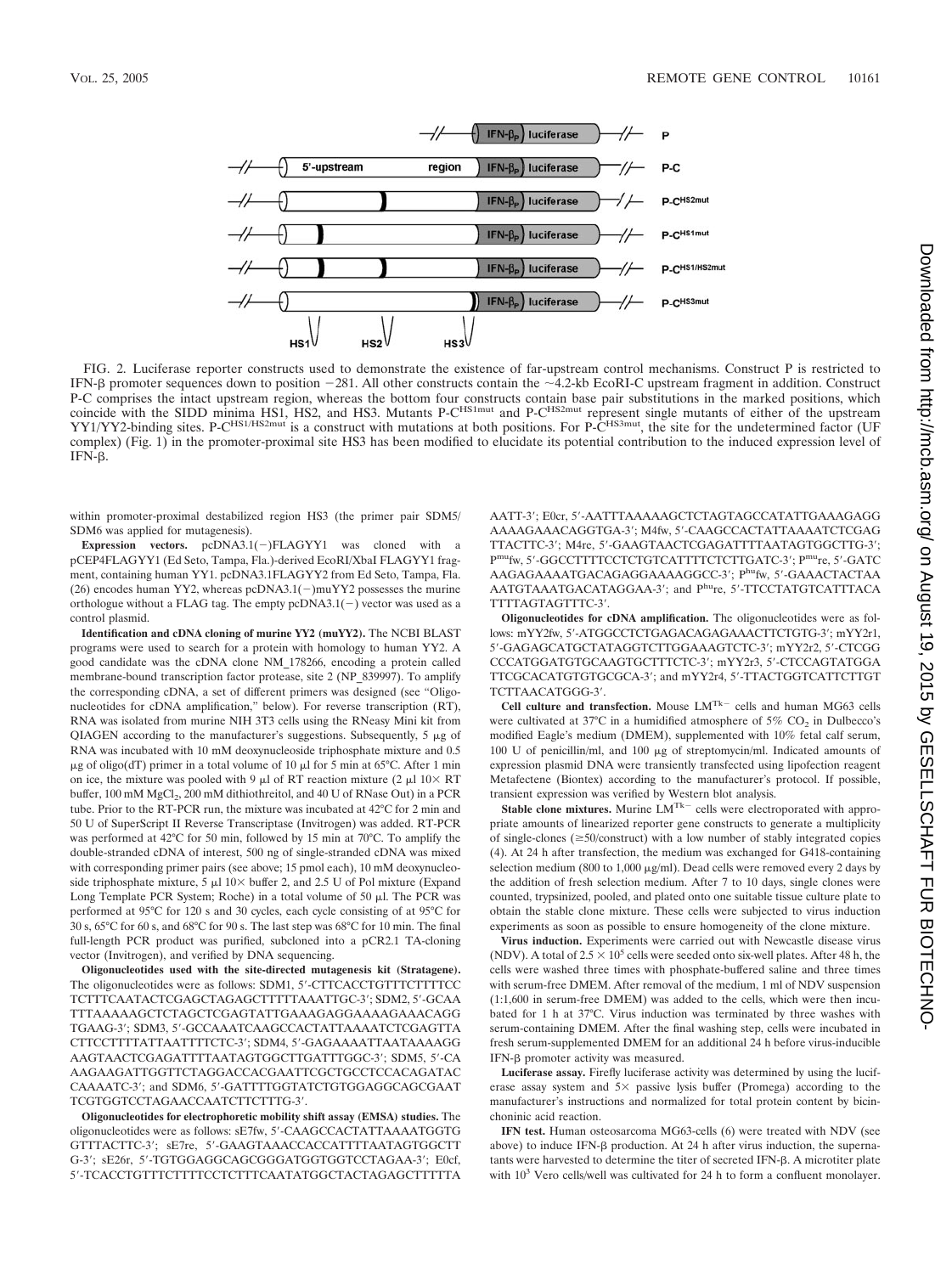



Supernatants to be tested and an IFN- $\beta$  standard (500 U/ml) were added to the first row. Subsequent rows contained 1:1 dilutions. After 24 h, the medium was replaced by 100  $\mu$ l vesicular stomatitis virus (VSV) suspension (DMEM plus 5% fetal calf serum and VSV, 1:30,000). The next day lysis of unprotected cells was monitored under the microscope. A subsequent staining with crystal violet (50 g/liter crystal violet, 8.5-g/liter NaCl, 143 ml 37% formaldehyde, 500 ml ethanol) was used to detect living cells. The units of secreted IFN- $\beta$  within the superna $tants$  were calculated relative to an IFN- $\beta$  standard.

**Yeast one-hybrid system; construction of target reporters and yeast reporter strains.** The YY1/YY2 target site reporter constructs were prepared by insertion of a monomer of the sE7 motif into the pLacZi vector (Clontech). Two antiparallel oligonucleotides were synthesized, one representing the sense strand and the other representing its antisense complement. The oligonucleotides were annealed at 94°C for 5 min, followed by slow cooling to room temperature. The annealed fragments were fused to the pLacZi vector linearized with SmaI. The structure of the fusion construct was confirmed by sequencing. To prepare a reporter yeast strain after linearization with NcoI (motif sE7 monomer-pLacZi), the target reporter constructs were integrated into the *ura3* gene of yeast strain YM4271 (*Saccharomyces cerevisiae*) using the Matchmaker one-hybrid system protocol (Clontech) and *Yeast Protocols* handbook (Clontech). Colonies that grew onto SD/uracil plates, were selected and replated at least twice onto fresh SD/uracil plates. To check the background expression of the constructed reporter strains, a  $\beta$ -galactosidase filter assay was performed. If the lifted colony turns blue within 15 min, the background *lacZ* expression is too high. However, all colonies of the strains tested turned weakly blue after 6 h, indicating that background *lacZ* expression in the constructed reporter strains was low. This reporter strain was termed YM4271LacZisE7.

**(i) Verification of DNA-protein interactions.** To test sE7-YY1 and YY2 interactions, both cDNAs were cloned into the pGAD424 vector (YY1, SalI/BglII; YY2, EcoRI/SalI), encoding YY1 and YY2 activation domain fusion proteins. These constructs were subsequently transiently transformed into the reporter

FIG. 3. The influence of upstream sequences on huIFN- $\beta$  promoter induction in stable clone mixtures. (A) Consequences of a deletion (P) and a mutation in HS2 (P-C<sup>HS2mut</sup>). The construct with the intact  $-4.5$ -kb control sequence (P-C) shows a maximum induced expression which is impaired significantly (fivefold) due to a 5-bp mutation (P-C<sup>HS2mut</sup>; ttaaaATctcgag in place of ttaaaATGGtggt). For the minimal construct (P), the induction level is reduced only twofold, demonstrating that the extended upstream region contains both positive and negative regulatory elements. All values have been normalized to the basal construct, which was set at a value of 100; this procedure was maintained for all subsequent measurements. Standard deviations of at least three independent experiments are indicated. (B) Copy number control (Southern blots) for stable integrants with a luciferase probe. All signals in lanes 1 to 6 refer to equal amounts of genomic, high-molecular-weight DNA. Lanes 4 (P), 5 (P-C), and 6 (P- $\overline{C}^{\rm HS2mut}$ ) refer to genomic DNA from the stable clone mixtures tested under the experiments shown in panel A. Controls: lanes 1 and 2, genomic DNA from an independent experiment on cells previously transfected with either P or P-C, respectively; lane 3, genomic DNA from nontransfected cells; lane 7, plasmid DNA. The radioactive signals correspond to a Sca I-fragment of approximately 2.4 kb of the reportergene constructs. A DNA standard as well as relative densiometric values, as percentages of the integrated copies, are indicated.

strain YM4271LacZisE7 using the Matchmaker one-hybrid system protocol (Clontech) and the *Yeast Protocols* handbook (Clontech). After approximately 3 days, the grown yeast clones were verified by a  $\beta$ -galactosidase colony lift filter assay.

 $(i)$   $\beta$ -Galactosidase colony lift filter assay. Yeast clones were grown for 3 days and assayed for  $\beta$ -galactosidase activity. The yeast cells were lifted onto a Porablot NCL membrane (Macherey-Nagel, Dueren, Germany), permeabilized by immersion in liquid nitrogen for 20 s, thawed at room temperature for several minutes, and placed onto a sheet of filter paper (Macherey-Nagel, Dueren, Germany) that was soaked with Z buffer (60 mM  $\text{Na}_2\text{HPO}_4$ , 40 mM  $\text{NaH}_2\text{PO}_4$ , 10 mM KCl, 1 mM MgSO<sub>4</sub>, 50 mM β-mercaptoethanol) containing X-Gal (5bromo-4 chloro-3-indolyl-D-galatopyranoside; 1 mg/ml). Afterwards, the filter was incubated at 30°C until colonies turned blue.

**In vitro translation.** Human FLAGYY2 and muYY2 has been in vitro translated by using the TNT Coupled Transcription/Translation system (Promega) according the manufacturer's protocol. The corresponding expression plasmids  $pCDNA3.1(-)FLAGYY2$  and  $pCDNA3.1(-)muYY2$  used in this protocol utilizes a T7 promoter.

**Nuclear extract.** Nuclear extracts from human MG63 cells were prepared using the Nuc Buster protein extraction kit from Novagen (Madison, Wis.) according to the manufacturer's protocols.

**EMSA.** Synthetic single-stranded oligonucleotides were radioactively end labeled with T4 polynucleotide kinase and  $[\gamma^{-32}P]ATP$  and subsequently purified via microspin G-50 columns (Amersham Biosciences, United Kingdom). Double-stranded probes were prepared by annealing equal amounts of the comple-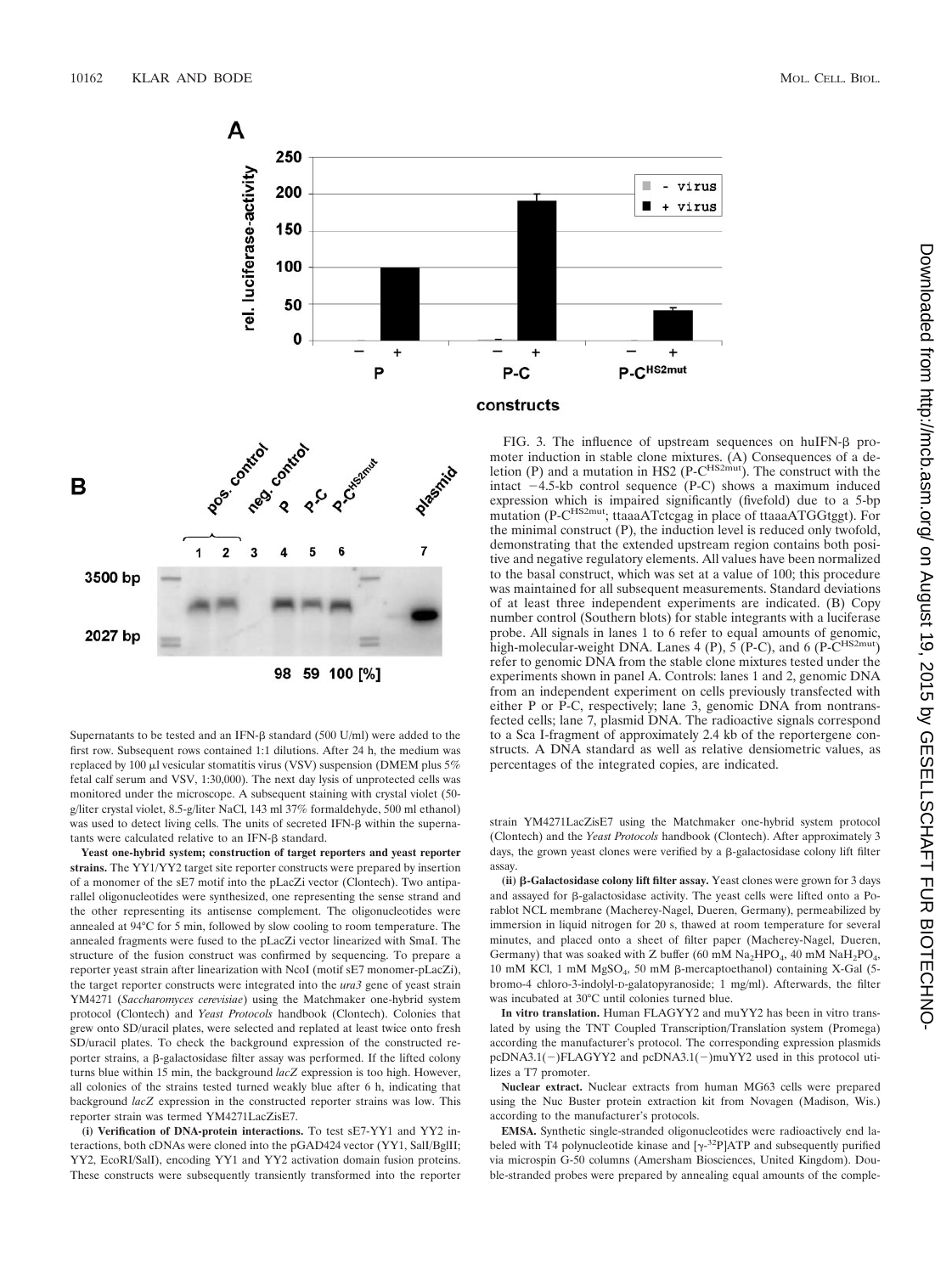

constructs

FIG. 4. Relative influence of sites HS1, HS2, and HS3 on the induction process. All experiments refer to a series of transfections similar to but independent from the results shown in Fig. 3. The three left-hand experiments reproduce the above results. The subsequent two experiments<br>demonstrate an effect similar to P-C<sup>HS2mut</sup> either for mutations in HS1 (P-C<sup>HS1mut</sup> (P-C<sup>HS1/HS2mut</sup>). Construct P-C<sup>HS3mut</sup> demonstrates that the factor underlying the UF-complex in Fig. 1 is not essential for the induction of the IFN-β promoter.

mentary single strands. Nuclear extracts (each,  $10 \mu g$ ) or in vitro-translated proteins were added to  $25$ - $\mu$ l reaction mixtures in binding buffer containing 10 mM HEPES (pH 8.0), 5 mM MgCl<sub>2</sub>, 50 mM KCl, 0.005% xylene cyanol (wt/vol), 0.005% bromophenol blue (wt/vol),  $2\%$  Ficoll (wt/vol), 1  $\mu$ g poly(dI-dC) (D-68305; Roche Diagnostics GmbH Mannheim) in the presence of a  $200 \times$  molar excess of a nonspecific single-strand competitor and incubated with 50 fmol <sup>32</sup>P-end-labeled single- and double-stranded probe mixtures at 37°C for 30 min.

For supershift experiments,  $1 \mu g$  of antibodies (anti-YY1, sc-281, sc-1703, anti-Oct-1, and sc-8024x) were added to the protein mixture and incubated at room temperature for 30 min prior to addition of the probe. Reaction mixtures were fractionated by electrophoresis on an 8% nondenaturing acrylamide gel at 140 V for 2 to 3 h in  $0.25 \times$  Tris-buffered EDTA buffer at room temperature. Gels were dried and subjected to autoradiography on phosphorimager plates.

## **RESULTS**

The human IFN- $\beta$  gene domain extends over 14 kb on the telomeric end of a gene cluster with  $26$  IFN- $\alpha/\beta$  genes and pseudogenes on the short arm of chromosome 9 (9). The domain boundaries were first characterized biochemically by their scaffold/matrix association potentials (8). Subsequently, we could show that these scaffold/matrix attachment regions coincided with destabilized regions in the SIDD profile. An SIDD profile reflects the energy required to separate DNA strands at a given superhelical tension (5). In addition to these regions, three isolated, very restricted  $\sim$ 250-bp-wide signals were detected within the huIFN- $\beta$  domain, which coincide with prominent DNase I hypersensitive sites (HS1, HS2, and HS3) (Fig. 1) (21). One of these (HS3) marked a fragile genomic site next to the promoter (9). Sites HS2 and HS3 flanked a register of six nucleosomes that are positioned in the absence of gene activity. Site HS1 marks a site next to the region of increased scaffold/matrix association potential (19).

Before the onset of transcription, not only the proximal nucleosomes (II and I according to the above nomenclature) become mobilized but also the upstream member of the sixnucleosome array next to HS2. These observations and early findings from our laboratory, which have shown the influence of this region on the induction of IFN- $\beta$  (20), led to the identification of HS1- to HS3-associating factors (19).

**Factors associating with sequences at destabilized sites.** Systematic screens for DNA-binding proteins via EMSA revealed at least two double-stranded and three single-stranded DNAbinding proteins associating with HS1, HS2, and HS3. In our previous contribution (19), we demonstrated that a multifunctional transcription factor, YY1, has specific binding sites adjacent to minima in the SIDD profile, i.e., at the downstream flank of HS1 and the upstream flank of HS2, which both share an ATGG core recognition motif. We have found that these are the only strong YY1 sites within 5 kb of the huIFN- $\beta$ upstream region, suggesting an evolutionary conservation of both the consensus sequence and the strand separation potential. This conservation may indicate that such a coincidence is a prerequisite for structural distortion and thereby for factor binding (25, 27).

During our studies, it became apparent that these properties may be of a more general relevance, since we have traced factors in addition to YY1 that comply with these criteria (19). Among these are the ubiquitous factor Oct-1 (Fig. 1) and at least three more factors that bind to a single strand probe (sE26re; see Materials and Methods). The similarity of this sequence with PUR (the purin-rich element-binding protein, which prefers a single purine-rich strand for binding), especially the repetitive occurrence of GGN ( $N = A$ , C, and T) tracts, led to the identification of  $PUR\alpha/\beta$  complexes by supershift analyses with specific antibodies (19).

We wanted to focus the present study on factors with obvious relevance for the induction process, and therefore we prepared the constructs depicted in Fig. 2 with mutations in the HS1 and/or HS2 recognition sequences for YY1, as well as in the HS3-associated binding site for the UF complex. To this end, we introduced five- to sixfold point mutations, which abolished binding according to an EMSA test (19). Figure 3A shows the effect of a 5-bp mutation in HS2 (ttaaaATctcgag in place of ttaaaATGGtggt; lowercase letters are base pairs around or substituted base pairs within the ATGG core motif) on the activity of a luciferase reporter at comparable copy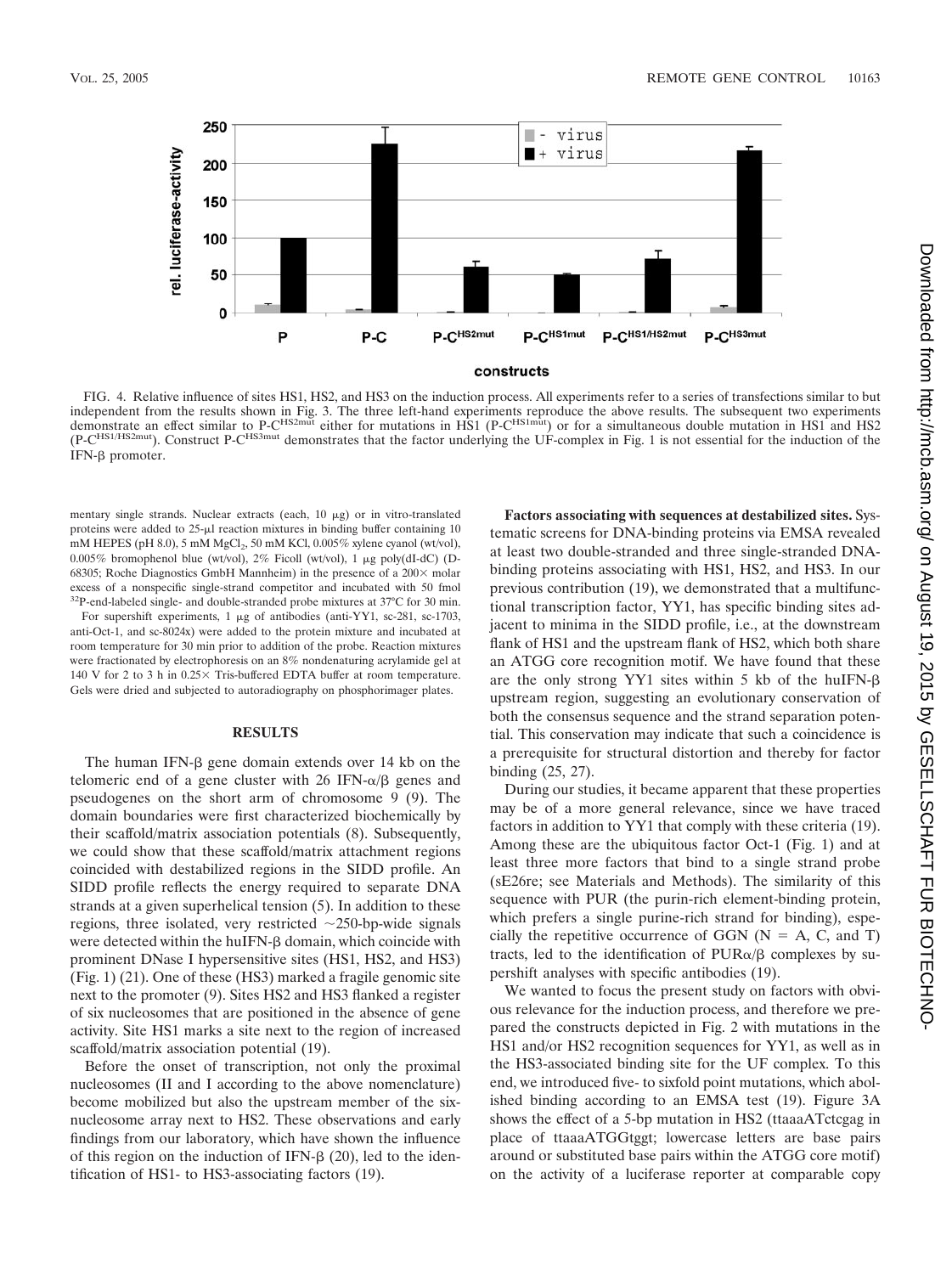



number levels (Fig. 3B), i.e., it compares the induced level of gene activity for the stably expressed constructs P, P-C, and PC<sup>HS2mut</sup>. For construct P, the reporter was controlled by the minimal interferon promoter (up to the EcoRI site at position 284), for P-C by an intact 4.5-kb upstream control region and for P-C<sup>HS2mut</sup> by the same region containing the HS2 mutation. This experiment demonstrates a fivefold difference of induced expression levels between P-C and P-C<sup>HS2mut</sup>, hinting at a significant (positive) influence of the associating factor(s). It is remarkable that the effect of deleting the entire upstream sequence was reproducibly smaller, and it is concluded that in this range we have to expect positive as well as negative *cis*acting elements.

In a more extended series of experiments, we investigated the relative importance of mutations in HS1, HS2, and HS3. Data shown in Fig. 4 reproduce the relative expression of P-C<sup>HS2mut</sup> and demonstrate that the same reduction of induced levels of gene activity is also found for P-C<sup>HS1mut</sup> and for a mutation in both HS1 and HS2 (construct P-C<sup>HS1/HS2mut</sup>).

FIG. 5. Interaction of YY2 with HS1 and HS2: EMSA and yeast one-hybrid experiments. (A) The effect of in vitro-translated FLAGYY2 on HS1- and HS2-derived DNA sequences (E0c and sE7,) in an EMSA. Lanes 2 and 4 show a distinct DNA-FLAGYY2 complex, whereas lanes 1 and 3 (negative control; in vitro-translated luciferase) are blank. Lanes 5 and 6 show blocking/supershift assays with common polyclonal anti-YY1 antibodies sc-281 (Santa Cruz) (5) and sc-1703 (6) in experiments corresponding to the results shown in lane 4. The SIDD profile marks the positions of the EMSA probes (arrowheads), which are seen to coincide with the flanks of the destabilized regions. (B) Yeast cells were stably transformed with the sE7 30mer (YY1/ YY2-binding site of HS2). YY2 or YY1 binding was tested by transient transformation with pGAD424YY2 (a) and pGAD424YY1 (b). (c) Negative control (pGAD424). The figure reflects the results of a lift filter assay where the  $\beta$ -galactosidase signals (dark dots) in panels a and b indicate interaction of the 30mer with both YY proteins.

These results show that both sites together are required to constitute a strong (or stronger) activation of an IFN- $\beta$  promoter. A mutation in HS3 was without major effects. We therefore dedicated further work to the factors associating with the former two sites.

**Hypersensitive sites HS1 and HS2 can accommodate a YY1 related factor, YY2.** YY1 has been described as a factor with both positive and negative effects on transcription. This diversity of actions has mostly been ascribed to the recruitment of proteins involved in the turnover of histone acetyl groups, i.e., HATs and HDACs (32), through the YY1 C-terminal Zn finger domain  $(34)$ . An activating function on the muIFN- $\beta$  promoter became apparent in case both sites at positions  $-90$  and  $-122$  were intact (32). In contrast, mutations at either site ( $mut^{122}$  or  $mut^{90}$ ) displayed reduced virus-induced activities starting shortly after infection.

Following this concept, a straightforward explanation for the repression of induced activity levels of P-CHS1/HS2mut constructs in Fig. 4 would be the simultaneous binding of YY1 by HS1 and HS2 sequences. An alternative explanation emerged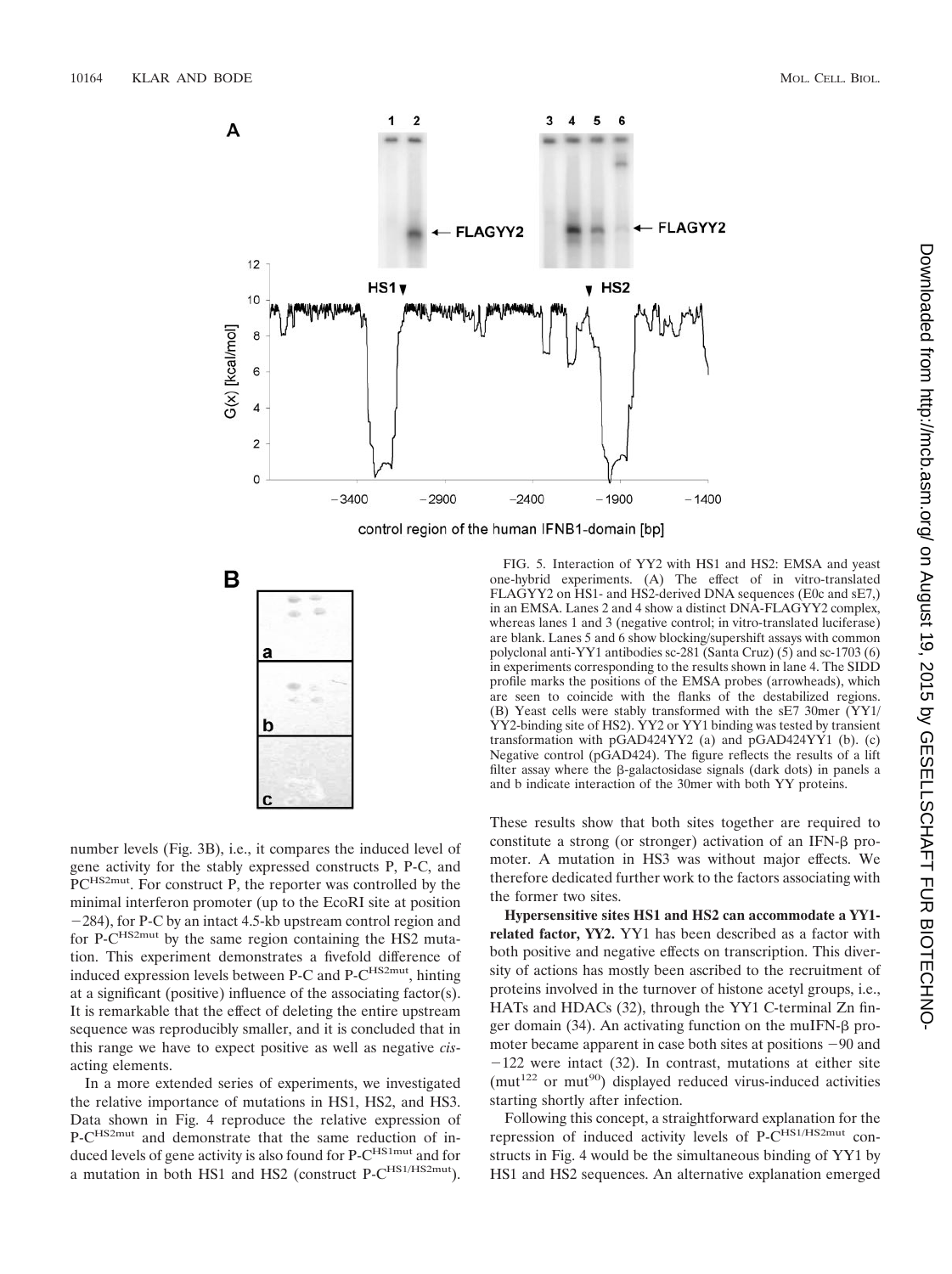

FIG. 6. Effects of YY1 and YY2 overexpression on the induction of minimal (P) and extended (P-C) constructs stably transfected into  $LM^{Tk-}$ cells. (A) Both factors do not act upon the minimal promoter. Clone mixtures were supertransfected with the indicated amounts of either YY1 or YY2 expression plasmid, respectively. Neither YY1 nor YY2 overexpression influences the promoter activity of the minimal construct. All values have been normalized to the control experiment, which was set at a value of 100; this procedure was maintained for all subsequent measurements. Standard deviations of at least three independent experiments are indicated. (B) Mutual influences of YY1 and YY2 on the induction of reporter genes under the control of an extended upstream region (P-C). While the maximum effect of YY1 is already attained at 0.3  $\mu$ g of transgene, YY2 alone appears to be without an effect throughout the concentration range (0.1 to 1  $\mu$ g or 2.5  $\mu$ g, respectively, expression plasmid). In a coexpression situation (YY1 plus YY2) (experiment shown in a separate box), however, YY2 clearly reduces the negative effect of YY1, indicating the competition of both factors for a single binding site.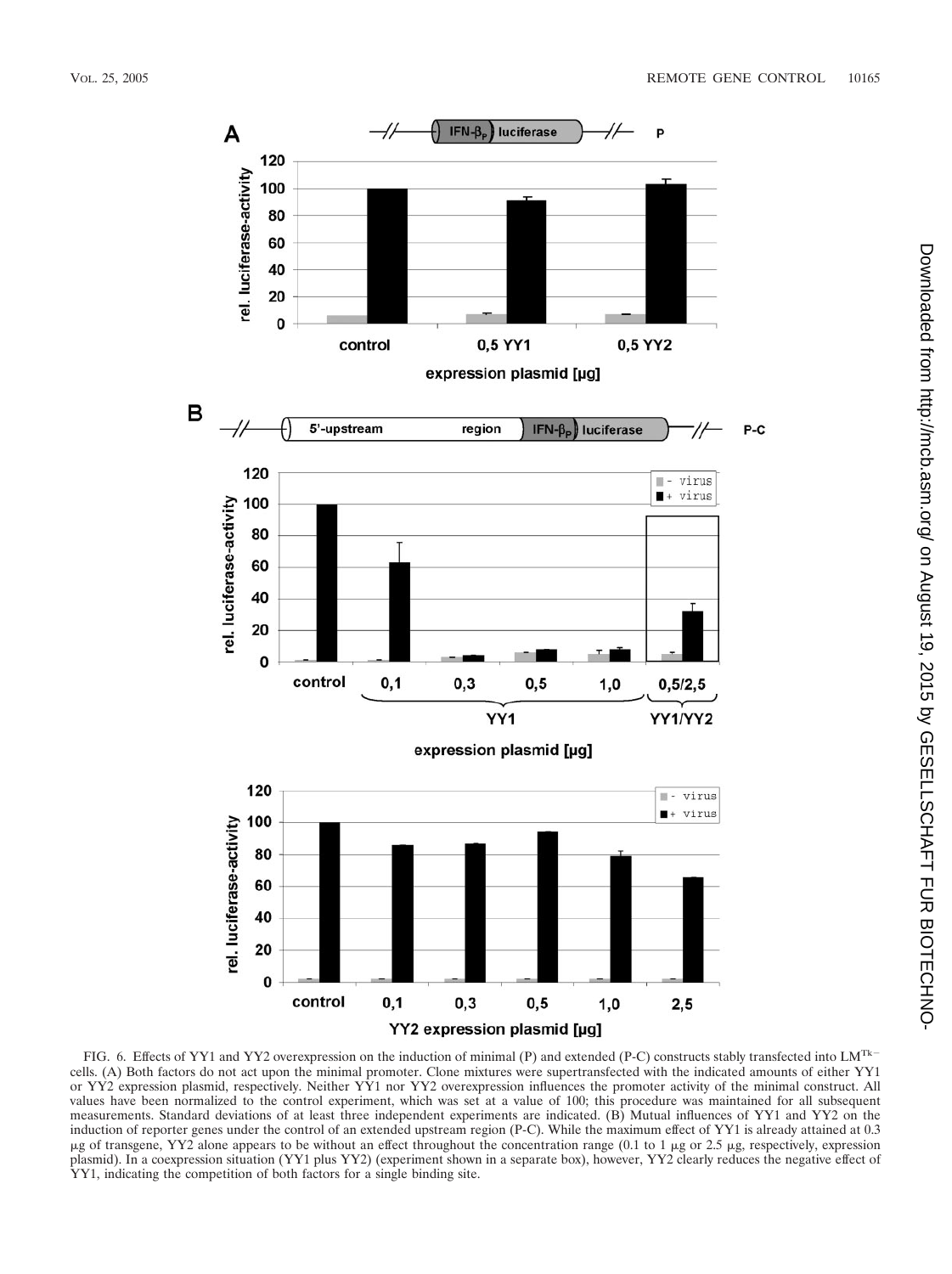

FIG. 7. Cloning and functional verification of the murine YY2 protein. (A) PCR fragments of the murine YY2 cDNA with different sets of primer pairs. RT-PCR generated single-stranded cDNAs derived from total RNA of murine NIH 3T3 cells were used as templates to amplify YY2-specific PCR products. Four distinct combinations of primer pairs were analyzed to ensure the correct amplification of YY2 DNA sequences corresponding to the published data of a cDNA originally designated as membrane-bound transcription factor protease, site 2 (MBTPS2, accession no. NP\_839997 or NM\_178266). 5' primer (mYY2fw) plus lane 2, 3' primer mYY2r1; lane  $\overline{3}$ , mYY2r2; lane 4, mYY2r3; and lane 5 (full length), mYY2r4. Lane 1 contains a 1-kb DNA ladder (Invitrogen). (B) DNA-binding capacity of in vitro-translated murine YY2, tested by EMSA. A nuclear extract of human MG63 cells (lane 1) was tested for sE7 binding, together with in vitro-translated YY2 from humans (lane 2; FLAGYY2) and mice (lane 3). Lane 4 (negative control) contains the in vitro translation mixture with the empty  $pcDNA3.1(-)$  plasmid.

when Nguyen et al. (26) reported the identification of a human cDNA encoding a protein called YY2 with a significant homology (86.4%) to YY1 in its zinc finger region. Zn fingers form the protein domain by which both HATs and HDACs are recruited to YY1. They also direct YY1 to their DNA-binding site, which explains the observation that YY2 can bind to some (although not all) promoters that have been reported to be subject to regulation by YY1 (26). Both factors may therefore compete for the enzymes involved in the turnover of lysinelinked acetyl groups. Figure 5A shows that common polyclonal anti-YY1 antibodies do in fact cross-interact with YY2 (lanes

5 and 6), making it possible that various actions that have so far been ascribed to YY1 are actually the consequence of YY2 binding.

These experiments have been extended in Fig. 5 by EMSA and one-hybrid experiments using human FLAGYY2 produced in an in vitro translation system. The results clearly demonstrate that the sites at HS1 and HS2 can both accommodate YY2 in place of YY1; this is supported by the analyses shown in Fig. 5B, which demonstrate activity of either YY1 or YY2 derivatives in a yeast one-hybrid approach. We therefore decided to study the relative effects of both factors on reporter genes that have been linked to the huIFN- $\beta$  control region.

**Opposing actions of YY1 and YY2 in a stable reporter gene assay.** By destroying the ATGG tracts in HS1 and HS2, induction of the luciferase reporter via the huIFN- $\beta$  promoter was severely impaired (Fig. 3 and 4). In principle, this would be in line with the loss of a positive regulatory factor. The experiments shown in Fig. 6A and 6B, however, are explained more easily by the YY1/YY2 competition model introduced above.

We used murine cells that stably integrated either the minimal promoter construct (P), the functional (nonmutated) construct P-C, or the mutated variants P-C<sup>HS2mut</sup> and P-C<sup>HS1/HS2mut</sup>. For these constructs, we determined the effect of YY1- and YY2-overexpression on the induced activity of the luciferase reporter. While expression under the control of the minimal promoter (Fig. 6A) and for the mutants (not shown) remains unaffected in the presence of elevated levels of either YY1 or YY2, YY1 exerts a significant negative effect in the presence of the intact far-upstream region (Fig. 6B). This effect increased significantly if the concentration of the expression plasmid was raised from 0.1 to 1  $\mu$ g, suggesting that the results of our mutagenesis study (Fig. 3 and 4) cannot be ascribed solely to YY1. Starting at  $0.3 \mu$ g, higher cellular concentrations of YY1 even resulted in a slight derepression of the promoter, meaning that the base level of expression was elevated while, at the same time, a subsequent induction by virus became less and less effective.

If YY2 was overexpressed alone, base levels and induction factors were indistinguishable from those of the control (Fig. 6B). This could mean that endogenous levels of (murine) YY2 are sufficient to support the induction process and that its overexpression has no negative consequences. Finally, both factors were expressed simultaneously, and it was found that an excess of YY2 reduced the negative effect that was otherwise observed in the presence of YY1 (Fig. 6B, box).

While this interpretation appeared plausible, it still had to be proven that murine cells do, in fact, express an orthologue of the human YY2 protein. In fact, both humans (Xp22.1 p22.2) and mice (XF4) contain related YY2-encoding exons within the MBTPS2 coding region (accession numbers XP\_355849 [human] and NP\_839997 [mice], NCBI). We generated single-stranded cDNAs from the total RNA of murine NIH 3T3 cells by RT-PCR, which were used as templates to amplify YY2 specific PCR products of the expected extension (Fig. 7A). The longest of these fragments was used for in vitro translation of muYY2 in parallel to human FLAGYY2. Both proteins yielded comparable signals in EMSAs (Fig. 7B).

So far, experiments have relied on the induction of a reporter gene under the control of the human  $IFN-\beta$  promoter as it occurs in a murine cell line  $(LM<sup>Tk-</sup>)$  and under the control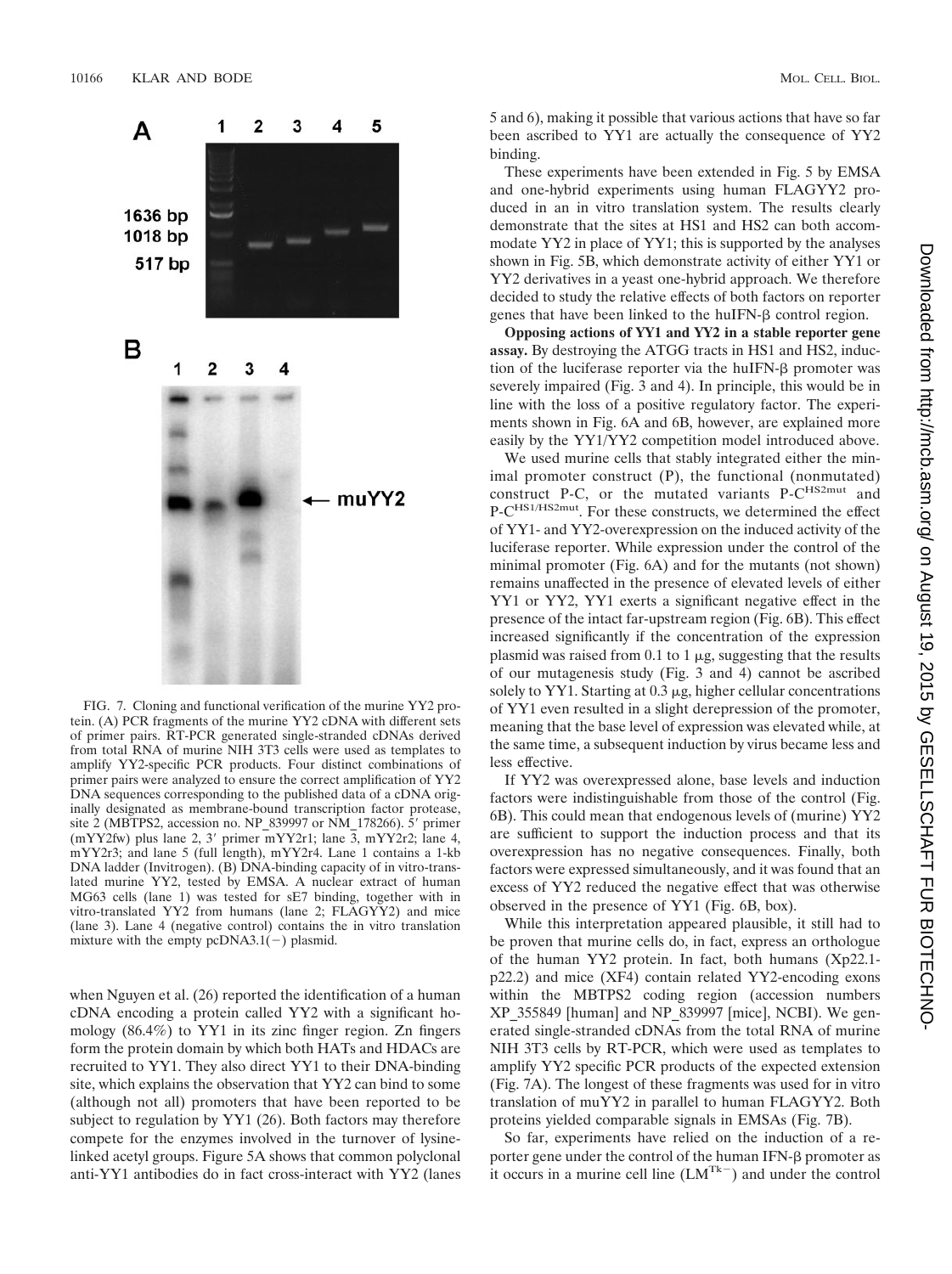

FIG. 8. The negative effect of YY1 is also valid for the endogenous IFN-β gene. For human MG63 cells, the IFN-β gene is induced by NDV subsequent to transfection of 0, 0.3, and 0.5 µg of YY1 expression plasmid (right-hand columns). Interferon levels have been determined via the protection of an indicator cell line (Vero) from the cytopathogenic effects of VSV.

of the murine transcription machinery. Figure 8 shows that the negative effect exerted by YY1 can also be observed in an established human IFN- $\beta$  producing cell line, i.e., the MG63 osteosarcoma line (6), for which the intact gene is in its native location. In this case, the induction process has been followed by a cytotoxicity test with the virus-protective action of secreted human interferon on a primate indicator cell line (Vero) (13).

**YY2 sites in the muIFN-** $\beta$  **promoter.** Both the human and the murine promoters contain equivalent YY1-binding sites in remote upstream positions (19). The functions of these sites were compared in ongoing experiments. On the other hand, in the huIFN- $\beta$  promoter the proximal  $-90$  and  $-122$  YY1binding sites that are present at the muIFN- $\beta$  promoter are not conserved (19, 32). Figure 9 explores the possibility that the novel factor YY2 might contribute to YY1/YY2 interplay at the unique promoter-proximal muIFN- $\beta$  sites. By an EMSA, we compared the binding of FLAGYY2 to the murine  $-90$  site with the HS2-associated sequence (ds7; primer pair sE7fw/ sE7re), first analyzed in the experiments shown in Fig. 5. These results extended earlier analyses for YY1 (19): the murine promoter (Pmu) but not the human promoter (Phu) contains a proximal site that bound YY2 in place of YY1. However, in this case binding was also much weaker than in the sites that correlated with the strong SIDD signals in the upstream region.

## **DISCUSSION**

Viral infection triggers a series of well-defined events at the  $IFN-\beta$  promoter that culminate in the remodeling of a positioned nucleosome overlapping the transcriptional start site. Most current models fully rely on the events that occur in the proximal VRE, which for the human gene is thought to terminate with PRD IV around position  $-110$ . Somewhat further downstream, a negative regulatory domain has been localized that is also contained in the EcoRI fragment extending to position  $-284$ . Nevertheless, dating back almost 2 decades, there are observations also indicating the existence of remote control mechanisms for the human IFN- $\beta$  gene (IFNB1) (7, 20). These data indicate the induction-dependent modulation of a nucleosome residing at the downstream border of HS2 (7).

We have demonstrated specific binding sites for YY1 (exemplified by the human IFN- $\beta$  control region) at positions  $-2$ kb and  $-3$  kb that coincide with flanks of the HS2 and HS1 imprints in the SIDD profile, respectively (19). Both sites contain almost identical aaATGGt motifs (lowercase letters are base pairs around or substituted base pairs within the ATGG core motif), which over 4.5 kb occur only at these positions. If either or both of these sites were destroyed by mutagenesis, the induced level of IFN- $\beta$  decreased fivefold, which seemed to indicate the loss of an activating factor DNA-binding site (Fig. 3A and 4). Although YY1 may have both activating and repressing influences depending on site occupancy (32), overexpression of  $YY1$  led to a consistent decrease in induced IFN- $\beta$ levels both for transfected reporter constructs (Fig. 6B) and for the endogenous IFN- $\beta$  gene in human MG63 osteosarcoma cells (Fig. 8).

**Differences between the IFN-β genes in humans and mice**  $(huIFN-\beta$  versus muIFN- $\beta$ ). For both the human and the murine IFN- $\beta$  genes, the enhance osome has to accommodate the three mentioned sets of transcription factors, p50/p65 (NF-  $\kappa$ B), IRF3/7, and ATF-2/c-Jun (AP1). In case of the human enhancer, the architectural protein HMG I(Y) is also involved (28): two molecules, each using two out of its three AT hooks for DNA binding, cause modifications enabling the cooperative association of transcriptional activators within the enhanceosome  $(35)$ . There is no HMG I(Y) binding to the VRE region of the murine promoter, however (10). Instead, a specific HMG I(Y)-binding site was found at position  $-130$  between the VRE and NRD II.

The murine VRE contains a potential YY1/YY2-binding site in its PRD IV part and another site at position  $-122$  close to the HMG I(Y) site (32), which are not present in the human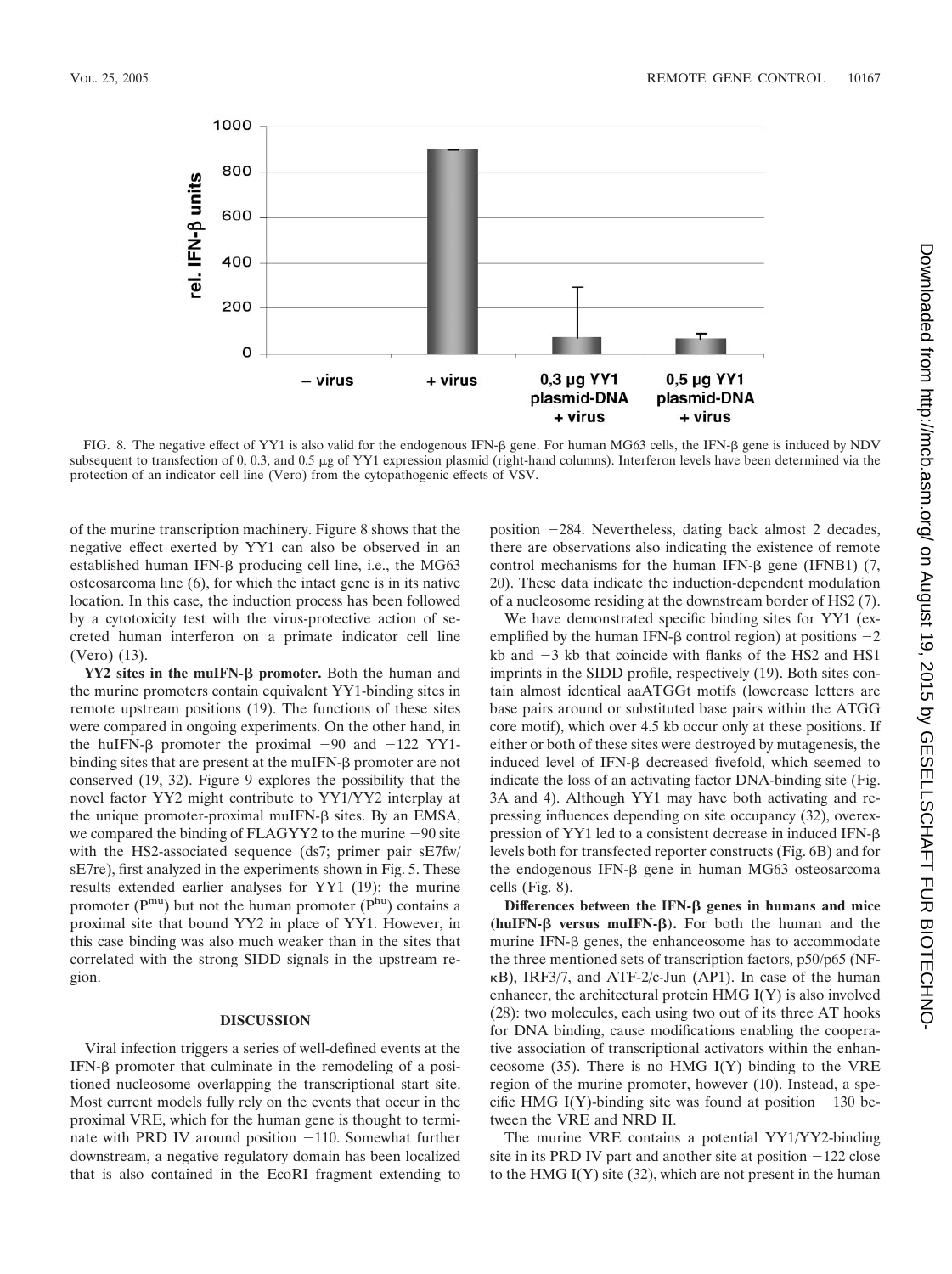

FIG. 9. Interaction of YY2 with an IFN- $\beta$  promoter-associated binding site in the murine gene (32). A radioactively labeled murine IFN- $\beta$ probe (P<sup>mu</sup>) including the YY1-binding site around position -90 (32) binds FLAGYY2 (lane 4); its position in the SIDD profile has been marked by an arrow. If compared with the signal from the HS2-specific probe (lane 1), its affinity appears largely reduced. Lane 2 shows an experiment performed with the ds7-mutant M4; and lane 3 represents an EMSA analogous to the data shown in lane 4 but using the corresponding sequence from the human IFN- $\beta$  promoter ( $P^{hu}$ ).

case (Fig. 10) (19). Whether or not binding of YY1/YY2 is possible in addition to ATF-2 is an open question. Similarly, in human VRE there is an overlap of ATF-2- and Oct-1-binding sites (Fig. 10) (19).

An activating role was originally suggested for YY1, since one of its actions is the recruitment of GCN5, by which it may function as a transcriptional activator shortly after infection. A functional switch has been correlated with CBP/p300, which induces sliding of nucleosome II enabling formation of the preinitiation complex and gene transcription, before a shutoff is triggered by the CBP/p300-mediated acetylation of YY1. This modification leaves its DNA-binding capacity intact but restores its interaction with HDACs.

The discovery of YY2 introduced an additional level of complexity to the interpretation of YY1 actions. Since antibodies, thus far considered to be specific for YY1, cross-interact with YY2 (Fig. 5A), more attention will have to be devoted to the relative role of these factors. Overexpression of YY2 increases p53 as well as c-FOS promoter activity and c-MYC or CXCR4 promoter activity, in case it is expressed at moderate levels (26). Together with the finding that small interfering RNA knockdown of endogenous YY2 reduces the activity of all four promoters, these observations suggest that, in essence, YY2 is a transcriptional activator (26; E. Seto, personal communication). Our data add IFN- $\beta$  to the series of candidate genes whose expression depends on the interplay between YY2 (activation) and YY1 (shutoff).

Similar to YY1, YY2 contains both transcriptional activation and repression domains. However, since YY2 does not contain an acidic domain, the mechanism must be different for both proteins. For YY1, the HAT association region has been localized to the C-terminal Zn finger region (34), which is highly conserved between YY1 and YY2. Future studies will therefore address the question of to what extent the activating role originally assigned to YY1 can be ascribed to YY2.

The actions of YY1 and YY2 on the huIFN- $\beta$  promoter require the intact upstream region including HS1 and HS2 (construct P-C) (Fig. 3A, 4, and 6B). This is suggested by the fact that the minimal construct P remains unaffected by overexpression of either factor (Fig. 6A). Yet we had to prove that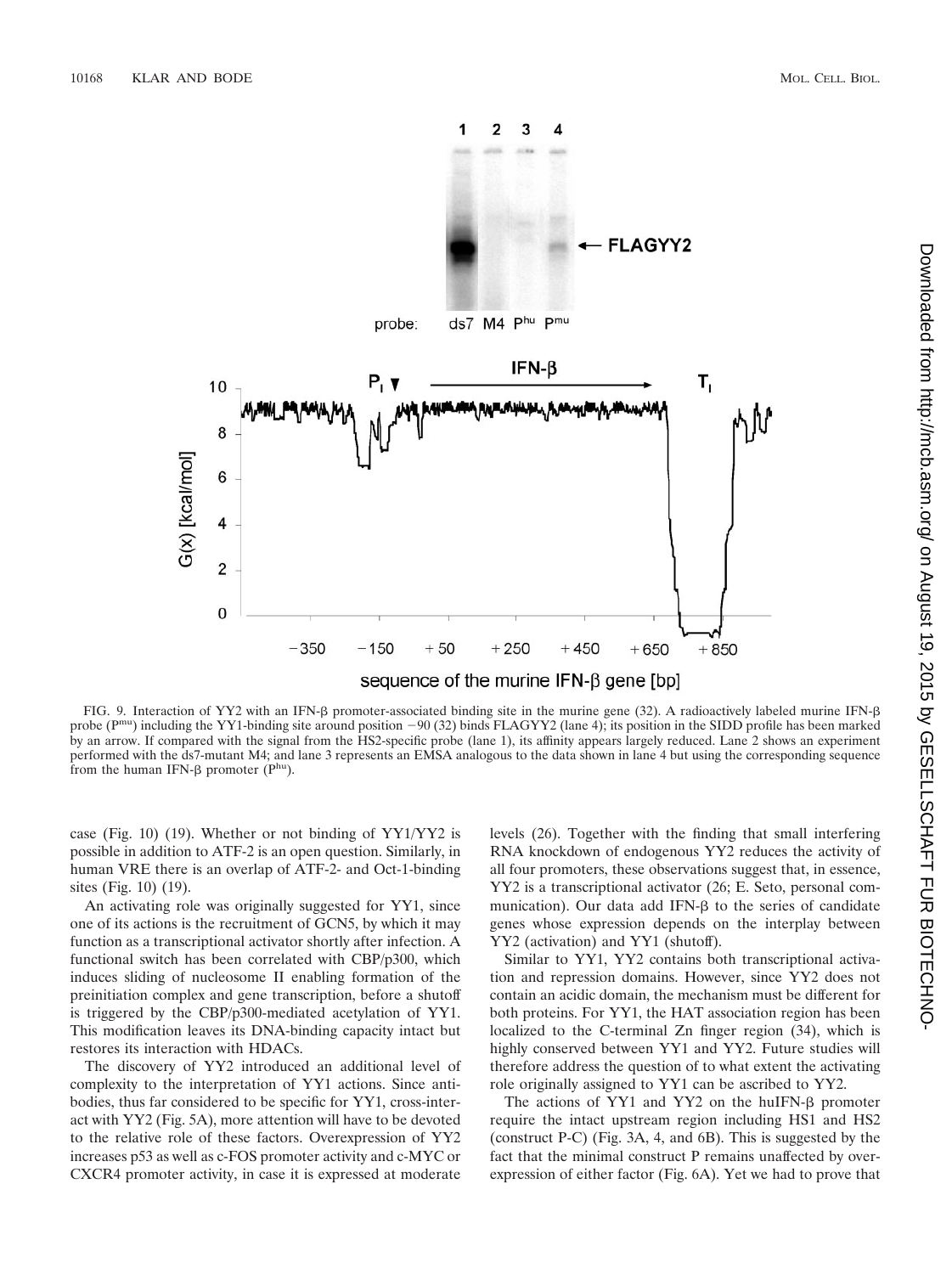

FIG. 10. The established proximal IFN-β promoters from both humans and mice contain additional (but different) factor-binding sites in the PRD IV element (base pairs are indicated relative to the transcriptional start site). For the murine promoter, the ATF-2/c-Jun DNA element overlaps with a YY1/YY2-binding site (for a discussion of the underlined letters, see reference 32) For the human promoter, the corresponding ATF-2/c-Jun element overlaps with an Oct-1 site (underlined letters). The presence of a functional Oct-1 site within the human IFN- $\beta$  promoter sequence has been confirmed by EMSA-supershift analysis (see small inset image) using Phu as a probe. +, the addition of an appropriate monoclonal anti-Oct-1 antibody (sc-8024; Santa Cruz); the arrow indicates the Oct-1-specific shift; the asterisk marks the corresponding supershifted DNA-protein complex.

there are no other upstream sites for which YY1 or YY2 have an indirect effect, for instance, by titrating away ("squelching") factors with a different specificity. The observation that expression from constructs P- $\overline{C}^{\text{HS1/HS2mut}}$  and P- $\overline{C}^{\text{HS2mut}}$  (Fig. 2) also remains unaffected by elevated levels of either YY1 or YY2 demonstrates that, in fact, HS1 and HS2 are the only sites that are involved in this aspect of regulation (data not shown). EMSAs clearly demonstrate that the same sequences that accommodate YY1 interact equally with YY2 (Fig. 5A and 7) in support of the YY1/YY2 competition model. Finally, it must be noted that overexpression of YY2 alone leaves the properties of the endogenous situation unchanged both regarding the repressed state (basal level of expression) and the induction factor after viral infection (Fig. 6B). In contrast, YY1 interferes at higher levels with both the repressed state and the induction process as demonstrated in the data shown in Fig. 6B. It is concluded that both factors act by distinct mechanisms and that the postulated activation by endogenous YY2 is mechanistically different from the derepression (and loss of virus inducibility) that becomes visible at higher concentrations of YY1.

YY1 was originally described as nuclear matrix protein 1 (NMP-1) by Guo et al. (12), i.e., a nuclear matrix-associated DNA-binding factor with sequence-specific recognition of a regulatory element next to a histone H4 gene. The finding that NMP-1 is YY1 suggests that this transcriptional regulator may mediate gene-matrix interactions. McNeil et al. (23) have shown that the C-terminal domain (amino acids 201 to 414) is necessary for this interaction, while the N terminus (amino acids 1 to 256) has at most a weak contribution. Investigations by Bushmeyer et al. (11) localized a nuclear matrix targeting signal in the segment of amino acids 256 to 340 within the Zn finger region, a domain already known to mediate binding to DNA, HAT, and HDAC (both enzymes being components of the nuclear matrix (14, 15). It appears likely that at least some of these interactions are mutually exclusive; therefore, it will be of interest to determine how the association of YY1 with its binding partners is regulated and what role YY2 plays in this circuitry.

The precise colocalization of factor-binding sites with sites of DNA strand-unpairing potential (SIDD minima) (Fig. 1) deserves particular attention, since it may indicate the conservation of this property together with a potent binding motif (19). While  $PUR\alpha/\beta$  are single-strand binding proteins that will prefer such a situation for obvious reasons, YY1 (and likewise YY2, Oct-1, and as-yet-unidentified factors) requires both DNA strands for binding. They may also profit from a flexible DNA backbone, since for YY1 there are intriguing observations that relate at least some actions of YY1 to its DNA-bending potential (25, 27). The direction of the bend, in turn, may determine whether YY1 acts as an activator or repressor (30). Both parameters, DNA-bending potential (3, 16, 31) and strand separation potential (5) are not only functionally related but are also properties that have been associ